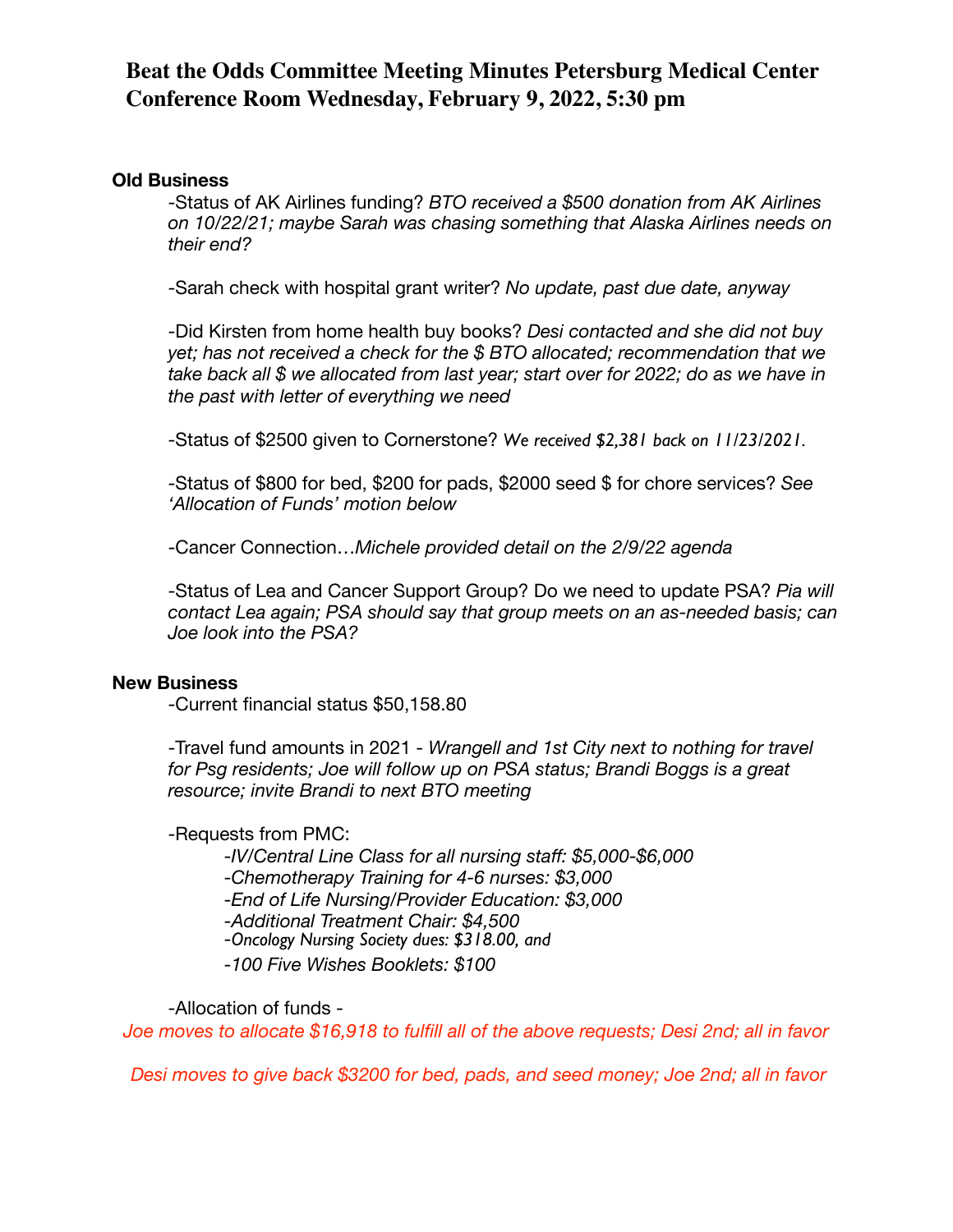*Joe moves to allocate \$11,000 in the following way: \$5000 to First City Ketchikan; \$3000 to Juneau Cancer Connection; \$2000 to Wrangell; \$1000 to AngelFlight; Desi 2nd; all in favor* 

-Circle of Life- Event will be held on **Saturday, 4/23/22**; *Cynthia will look into items to offer participants - ideas were stickers, socks, patches, something that would not need our logo in the interest of time; we will decide what to charge based on the type of item* 

-Need to update brochure - *Julianne will look for edits/updates in the brochure and website and report back to the committee*

**Next meeting: Tentatively Tuesday, March 29th at 5:30 p.m.** 

Approval of Agenda: Joe moves to approve; Desi 2nd; all in favor

Approval of Minutes: Joe moves to approve; Ginger 2nd; all in favor

Attending: Michele, Ginger, Joe, Julianne, Pia, Cynthia, Marlene, Desi, Bridget, Carin (notes)

Old Business:

o Status of Alaska Airlines funding? BTO received the \$500 donation from AK Airlines on 10/22/21; maybe they need

o Sarah check with hospital grant writer? *No update, past due date, anyway*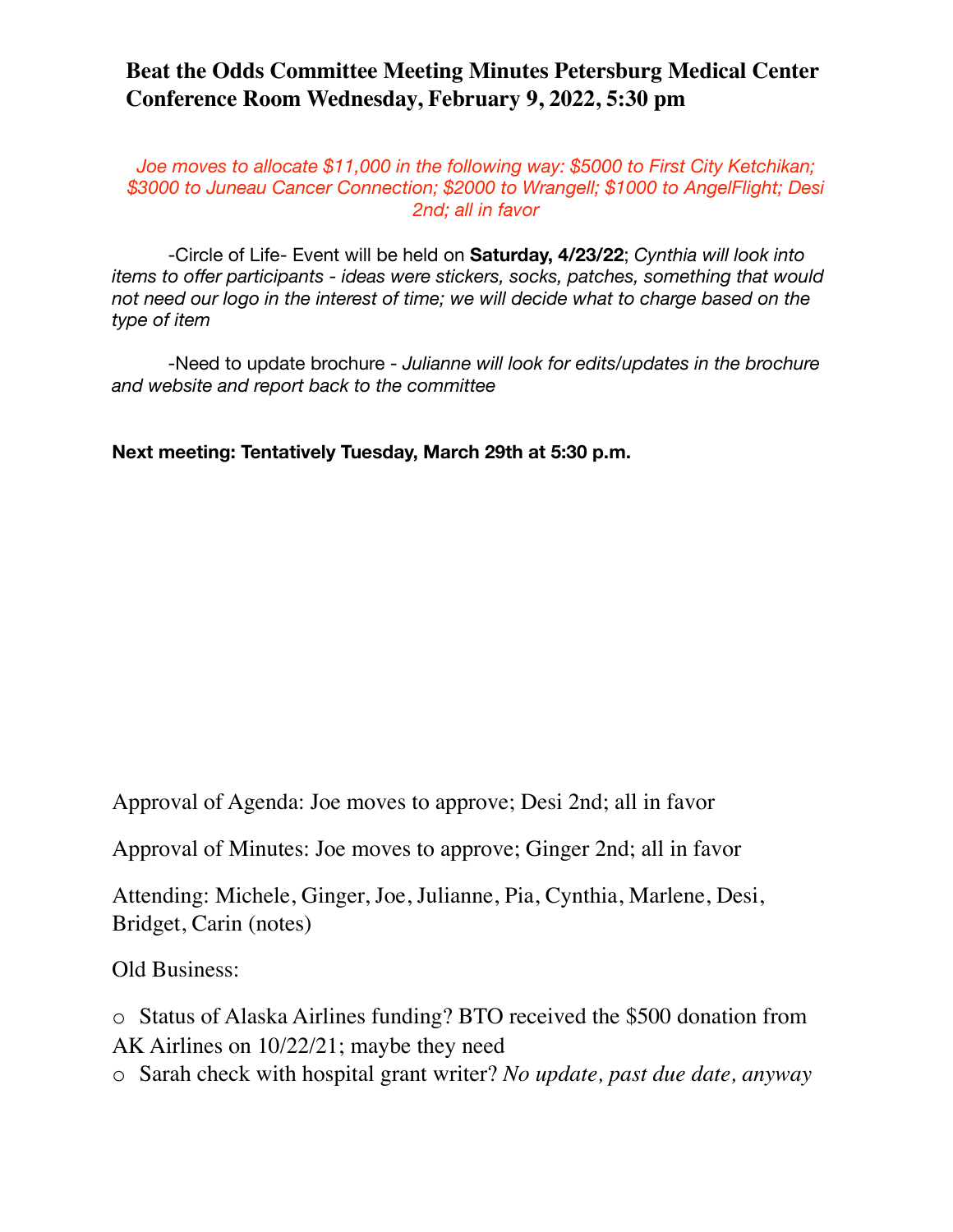o Did Kirsten with home health buy books we allocated funding for? *Not yet.*  Did Beth purchase the books for the Public Library? *No.*

Dying Well: Ina Byock

Caregiver Toolbox: Carolyn P Hartley and PeterWong • The 36 Hour Day: Mancy 1. Mace and Peter B Rabins · Dementia: A Caregiver's Guide: Teepa Snow

o Status of \$2500 previously given to Cornerstone. Desi stated we received \$2,381 back on 11/23/2021.

o Status of \$800 for hospital bed; \$200 for bed pads; \$2,000 seed money for chore services via Kirsten with home health.

o Cancer Connection Office Manager, Julie Long presented Michele's desires at their July board meeting. After discussion acknowledging the need for affordable lodging in Juneau for those who travel from other Southeast communities for cancer care, the board decided it's not something that they have the time or person power to sponsor right now. They did some research calling several hotels to see about lodging discounts but (and maybe due to covid) they received responses that they couldn't provide discounts. American Cancer Society secured a discount at Alaska Aspen hotels as there is one in Juneau. Southeast Radiation oncology has a complimentary home with 2 units including bathrooms for their patients who are in town receiving treatment. Until March 31, 2022, we can still reimburse up to \$750 in cancer care related

travel for 2021, if we know of individuals who might benefit. They received Travel Assistance inquiries from Petersburg residents, but no reimbursement requests came through.

o Status of Lea and Cancer Support Group? Do we need to update PSA? *Pia will contact Lea again; PSA should say that the group is meeting on as-needed basis*

New Business: